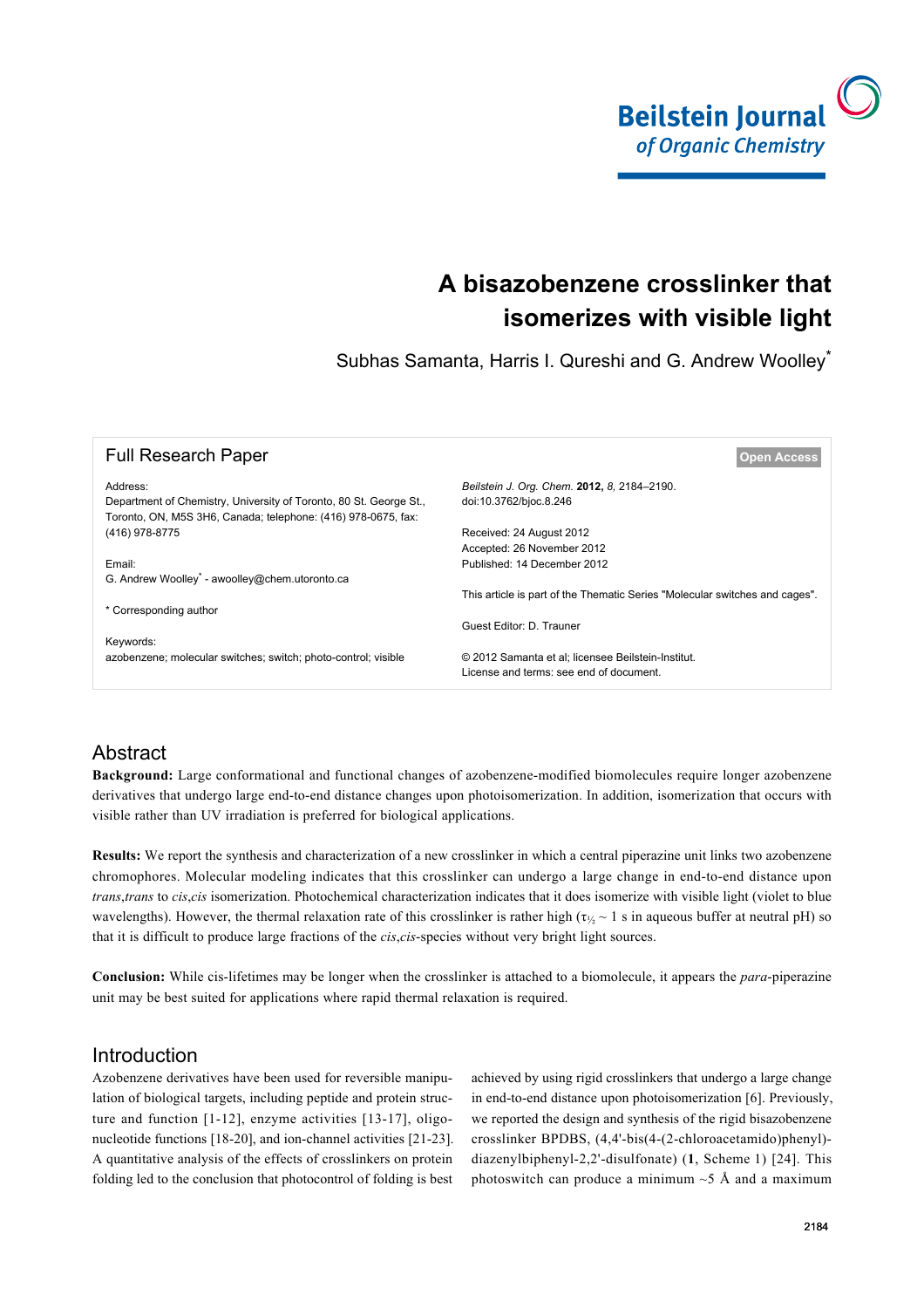

~23 Å end-to-end distance change upon *trans*–*cis* isomerization. It has a high absorption coefficient  $(45-60,000 \text{ M}^{-1} \text{cm}^{-1})$ and can produce up to ~80% *trans*–*cis* isomerization under favorable conditions. The suitability of this photoswitch for biological systems would be enhanced if the wavelengths required for photoisomerization were longer, so that UV light was not required. UV light is highly scattered by biological samples and can be a toxic stimulus [25,26]. In an attempt to red-shift the switching wavelength while maintaining a large end-to-end distance change upon photoisomerization, we designed compound **2** (Scheme 1). The central piperazine unit in this structure was expected to disconnect the  $\pi$ -delocalization between the two azo chromophores completely, while providing N-centered lone pairs to extend the  $\pi$ -system of each independent azo unit. In this manner, independent photoswitching behavior of the two units at wavelengths shifted towards the visible range was expected to occur.

#### Results and Discussion

The *p*-diacetamido piperazine-linked bisazobenzene derivative **2** was prepared by a double diazo-coupling reaction between the donor 1,4-diphenylpiperazine (**7**) and the acceptor 4-acetamido-3-sulfobenzenediazonium chloride (**3**), which was synthesized in situ by diazotization of sodium 2-acetamido-5-aminobenzenesulfonate (**4**) using sodium nitrite with HCl (Scheme 2). Compound 4 was prepared by hydrogenation with  $H_2$ /Pd-C

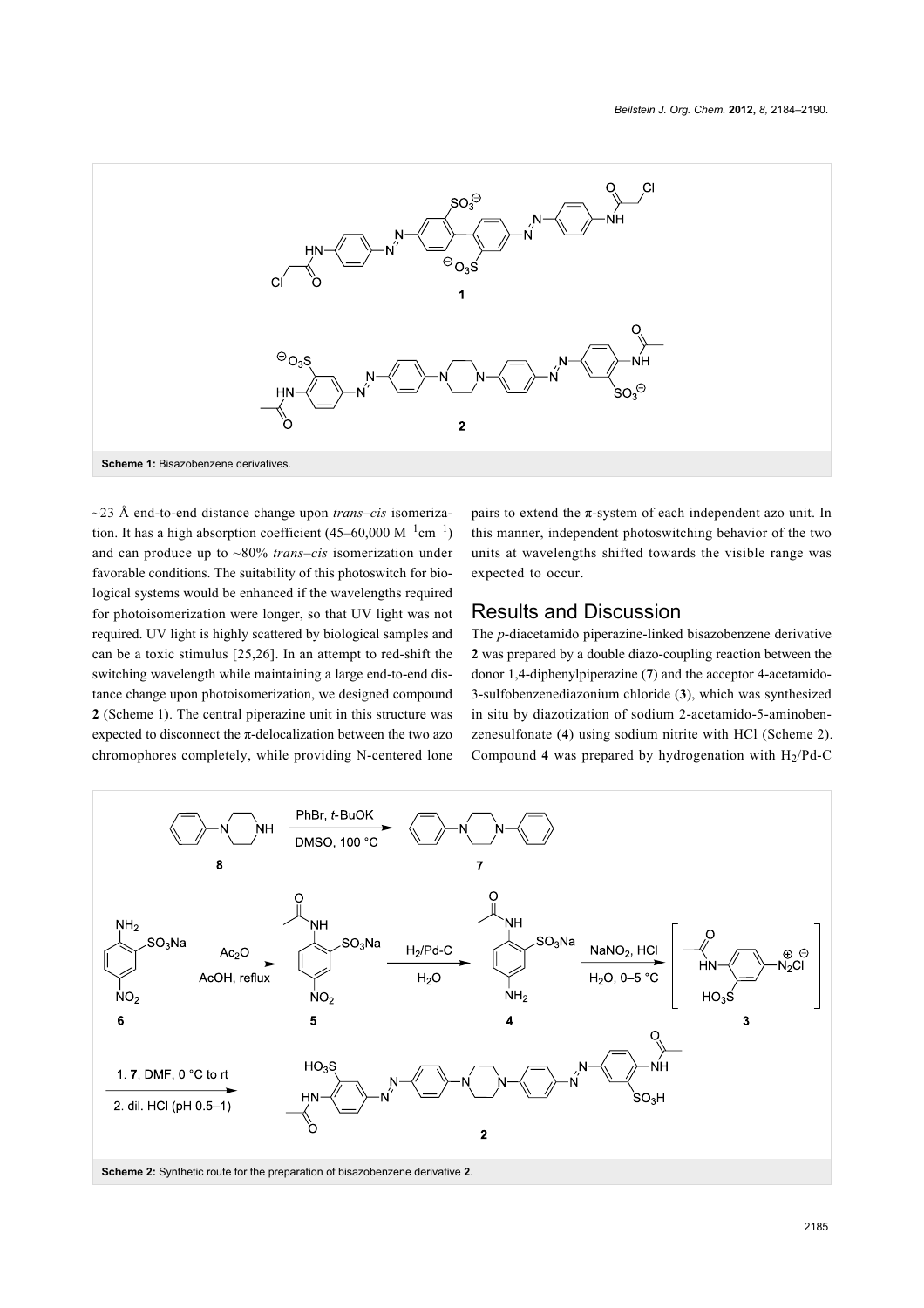*Beilstein J. Org. Chem.* **2012,** *8,* 2184–2190.

from sodium 2-acetamido-5-nitrobenzenesulfonate (**5**), which was obtained from commercially available sodium 2-amino-5 nitrobenzenesulfonate (**6**) by acetylation using acetic anhydride. 1,4-Diphenylpiperazine (**7**) was synthesized by a cross-coupling reaction of bromobenzene with 1-phenylpiperazine in the presence of *t*-BuOK.

As with previous crosslinkers, attachment to a target peptide or protein would involve replacement of the two terminal acetamido units with chloro- or iodoacetamide units to enable reaction with Cys residues [24]. The end-to-end distance changes expected upon photoisomerization of the resulting crosslink were estimated by molecular dynamics methods. Figure 1 shows models of compound **2** in *trans*,*trans*, *trans*,*cis*, and *cis*,*cis*-isomeric states. These simulations indicate that the *trans*,*trans* and *cis*,*cis*-states give well-separated end-to-end distance changes. The *trans*,*trans*-isomer has a preferred end-toend distance of 32.8 Å but some flexibility in the piperazine linkage permits distances between 25 and 35 Å. The *cis*,*cis*isomer permits distances between ~4 and 25 Å. The *trans*,*cis*isomers produce an intermediate range of distances between 7 and 30 Å, which overlaps with both *trans*,*trans* and *cis*,*cis*isomers. This rather large and overlapping range of distances for the *trans*,*cis*-species is problematic from the point of view of photocontrol since a large light-driven change in the end-toend distribution will require very efficient photoisomerization to the *cis*,*cis*-species. We were, therefore, interested in the photochemical behavior of **2**.

Figure 2 shows UV–vis absorbance spectra of **2** in the darkadapted *trans,trans*-form in various solvents. As expected, the main absorbance band ( $\pi-\pi^*$  transition) is red-shifted compared to BPDBS with a maximum near 420 nm. The molar extinction coefficient for **2** was determined by 1H NMR coupled with UV–vis absorption spectra, to be 66,400 in DMSO at 428 nm, such that on a molar basis, the photoswitch is intensely colored.

The spectra in aqueous solutions are pH dependent below pH 6.0 (Figure 2b). A band corresponding to the azonium species [27] near 600 nm is evident at pH 5 and this does not appear to change upon irradiation. At lower pH values the spectrum undergoes further changes with enhanced absorbance from 530–700 nm consistent with the formation of a doubly protonated bisazonium species. This species is expected to be in equilibrium with the corresponding bisammonium species [27].

Irradiation of **2** in DMSO and in acetonitrile caused only small changes in the spectra indicating rapid thermal reversal. However, switching in aqueous solutions was measurable (Figure 3). The half-life of the irradiated isomers of **2** in phosphate buffer at 4 °C was measured to be  $1.5 \pm 0.3$  s.

Numerous cycles of photoisomerization could be carried out without noticeable photobleaching (Figure 3b). The relatively rapid thermal relaxation, however, means that the overall *trans* versus *cis*-isomer ratio is small, and the fraction of the *cis*,*cis*species is low. While *cis* lifetimes may be longer when the crosslinker is attached to a biomolecule, it is likely that this crosslink will predominantly cycle between the *trans*,*trans* and *trans*,*cis*-species under low irradiation intensities. These species have overlapping end-to-end distances and would not be expected to drive significant conformational change in a single attached biomolecule [6]. However, high (e.g., pulsed) light intensities may be expected to populate the *cis*,*cis*-state and may permit pulsed-light-driven conformational changes. It is



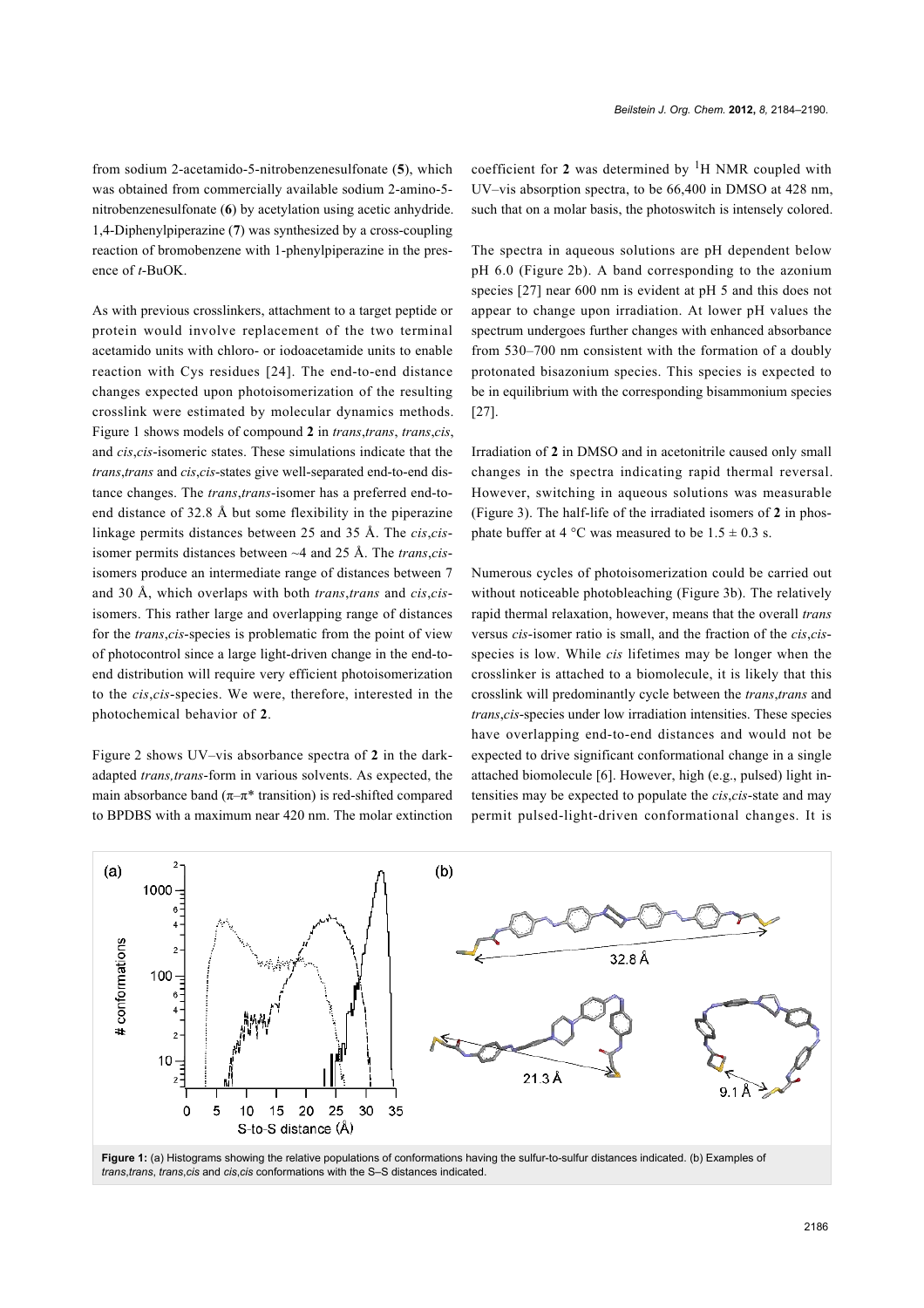

**Figure 2:** (a) Normalized UV–vis absorption spectra of **2** in DMSO, acetonitrile, MeOH and sodium phosphate buffer (pH 7.0). (b) UV–vis absorption spectra of **2** (~10 μM) in aqueous buffer at different pHs (indicated).



**Figure 3:** (a) Photoswitching of **2** with violet light (407–410 nm) at different temperatures (4, 10 and 20 °C) in 25 mM sodium phosphate buffer at pH 8. (b) Multiple rounds of photoswitching of **2** with alternating violet light (violet bars) and dark adaption (white bars) in 25 mM phosphate buffer, pH 8, at 10 °C.

possible that further substitution, particularly in positions *ortho* to the azo units may slow down the thermal relaxation rates and make production of a large fraction of the *cis*,*cis*-species possible [28]. Alternatively, azobenzene-based switches with rapid thermal relaxation times are preferred in materials-based applications where they can lead to light-driven changes in polymer properties. Bisazobenzene-based compounds analogous to **2** may be useful in this context [29-33].

#### **Experimental**

**General aspects:** All commercial materials (solvents, reagents and substrates) were used as received. NMR spectra were

recorded either on Varian Vnmr-S 400 MHz, Varian Mercury 400 MHz or Agilent DD2 500 MHz spectrometers. Silica gel of particle size 40–63 μm from Silicycle Chemical Division was used for column chromatography.

**Synthesis of 1,4-diphenylpiperazine (7)** [34]: A mixture of 1-phenylpiperazine (**8**, 2.0 g, 12.3 mmol), bromobenzene (1.9 g, 12.1 mmol) and *t*-BuOK (2.7 g, 24.11 mmol) in anhydrous DMSO (25 mL) was heated at 100 °C for 2 h. The reaction was quenched with water and extracted with dichloromethane. The combined organic layer was dried over anhydrous sodium sulfate and concentrated. The crude oil was subjected to silica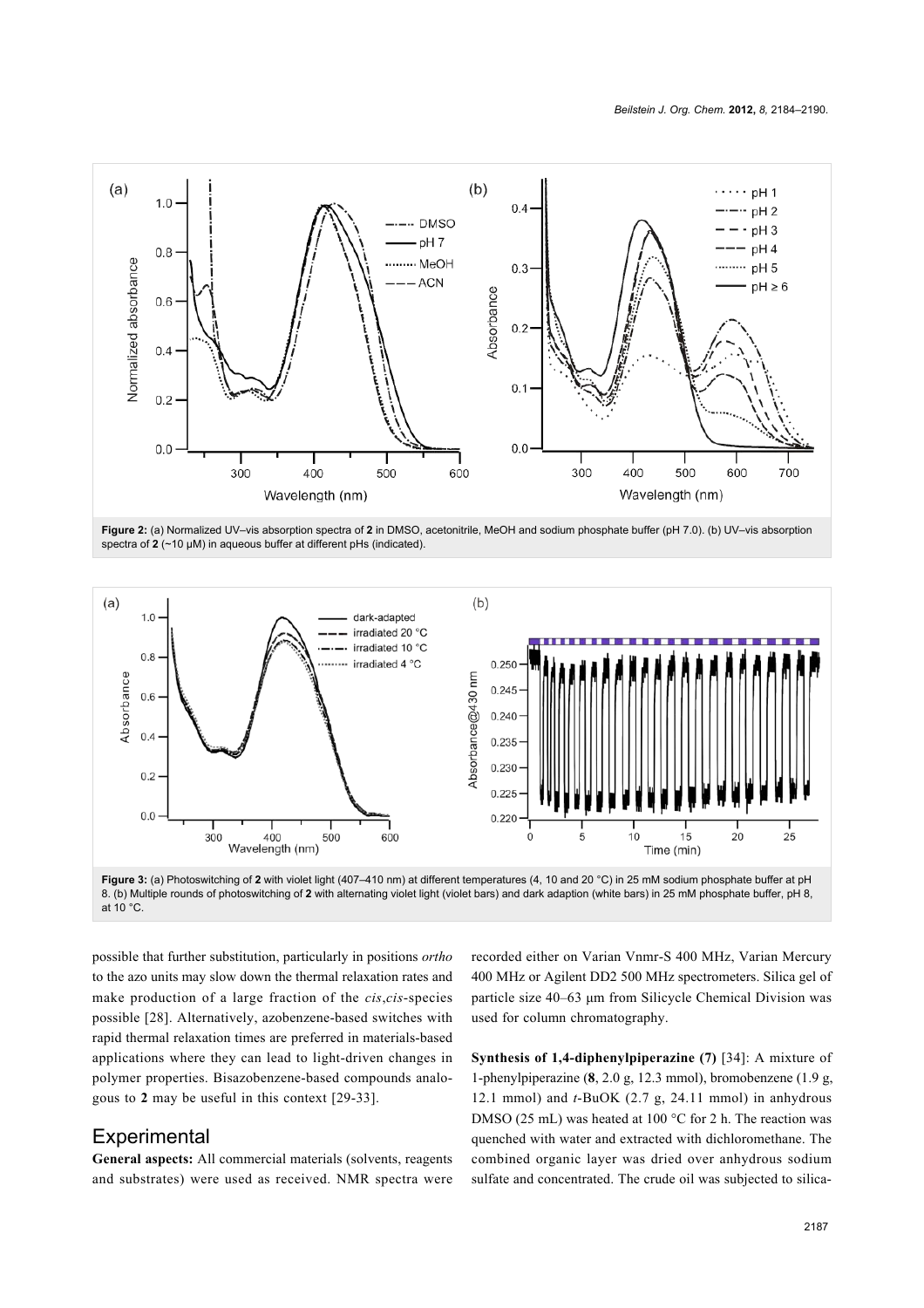gel column chromatography to afford 1,4-diphenylpiperazine  $(7, 1.2 \text{ g}, \text{yield } 41\%)$  as a colorless solid. <sup>1</sup>H NMR (400 MHz, CDCl<sub>3</sub>)  $\delta$  3.34 (s, 8H), 6.89 (t, *J* = 7.6 Hz, 2H), 6.99 (d, *J* = 8.0 Hz, 4H), 7.29 (t, *J* = 7.6 Hz, 4H) ppm.

**Synthesis of sodium 2-acetamido-5-nitrobenzenesulfonate (5):** To sodium 2-amino-5-nitrobenzenesulfonate (**6**, 4.0 g, 16.6 mmol) in acetic acid (40 mL) was added acetic anhydride (2.6 g, 24.8 mmol) and the solution was heated under reflux for 4 h. After cooling to rt, the precipitate was filtered, washed with hot acetic acid and then ether, and dried under high vacuum. The crude product was resuspended in hot ethanol, filtered and dried to obtain sodium 2-acetamido-5-nitrobenzenesulfonate (**5**, 4.3 g, yield 90%) as a colorless solid. <sup>1</sup>H NMR (400 MHz, DMSO- $d_6$ ) δ 2.13 (s, 3H), 8.21 (dd,  $J_1 = 9.2$  Hz,  $J_2 = 2.8$  Hz, 1H), 8.43 (d, *J* = 2.8 Hz, 1H), 8.55 (d, *J* = 9.2 Hz, 1H), 10.66 (br s, NH) ppm; 13C NMR (100 MHz, DMSO-*d*6) δ 25.7, 120.2, 123.1, 126.2, 135.9, 141.6, 141.8, 169.3 ppm; HRMS–ESI  $(m/z)$ : [M – H]<sup>-</sup> calcd for C<sub>8</sub>H<sub>7</sub>N<sub>2</sub>O<sub>6</sub>S, 259.2174; found, 259.2172.

**Synthesis of sodium 2-acetamido-5-aminobenzenesulfonate (4)** [35]: To a solution of sodium 2-acetamido-5-nitrobenzenesulfonate (**5**, 4.2 g, 14.9 mmol) in water (100 mL) contained in a double-necked round-bottom flask was added 10% Pd/C (0.3 g) under nitrogen gas atmosphere. A filled hydrogen balloon was then connected to one neck and the reaction vessel was thoroughly degassed and purged with hydrogen gas. The reaction mixture was vigorously stirred under hydrogen-balloon pressure at rt for 14 h. The reaction mixture was filtered through a celite pad, and the water was removed under vacuum. The crude product was resuspended in hot ethanol, filtered and dried to obtain sodium 2-acetamido-5-aminobenzenesulfonate (**4**, 3.6 g, yield 97%) as a colorless solid. 1H NMR (400 MHz, DMSO-*d*6) δ 1.96 (s, 3H), 4.91 (br, NH2), 6.46 (dd, *J*1 = 8.4 Hz, *J*2 = 2.8 Hz, 1H), 6.95 (d, *J* = 2.8 Hz, 1H), 7.88 (d, *J* = 8.4 Hz, 1H), 9.98 (br, NH) ppm.

**Synthesis of** *p***-diacetamido piperazine-linked bisazobenzene, 5,5'-((piperazine-1,4-diylbis(4,1-phenylene))bis(diazene-2,1 diyl))bis(2-acetamidobenzenesulfonic acid) (2):** An ice-cold mixture of sodium 2-acetamido-5-aminobenzenesulfonate (**4**, 1.6 g, 6.3 mmol) and sodium nitrite (0.47 g, 6.8 mmol) in water (30 mL) was added dropwise to a mixture of concentrated hydrochloric acid (2.8 mL) and ice (30.0 g). The resulting mixture was stirred at 0–5 °C for 1 h. To this diazonium solution was added dropwise an ice-cold solution of 1,4-diphenylpiperazine (**7**, 0.5 g, 2.1 mmol) in DMF (10 mL). After stirring for 2 h at 0–5 °C, it was stirred at room temperature for 24 h. The reaction was made acidic (pH 1 to 0.5), filtered and the residue was washed with cold water. The crude product was subjected

to a short silica gel column chromatography to isolate *p*-diacetamido piperazine-linked bisazobenzene **2** (108.0 mg, yield 7%), which was further HPLC purified on a semipreparative SB-C8 column with a linear solvent gradient of 10–75% acetonitrile/H<sub>2</sub>O (containing  $0.1\%$  trifluoroacetic acid) over a course of 25 min; the product was eluted at 54.5% acetonitrile. <sup>1</sup>H NMR (400 MHz, DMSO- $d_6$ ) δ 2.08 (s, 6H), 3.54 (s, 8H), 7.11 (d, *J* = 9.2 Hz, 4H), 7.77–7.81 (m, 6H), 8.09 (d, *J* = 2.4 Hz, 2H), 8.45 (d,  $J = 8.8$  Hz, 2H), 10.58 (br, NH) ppm; <sup>13</sup>C NMR (125 MHz, DMSO-*d*6) δ 25.5, 47.0, 114.6, 119.5, 120.1, 124.8, 125.6, 136.2, 137.1, 144.6, 147.1, 152.9, 168.3 ppm; HRMS–ESI  $(m/z)$ :  $[M - H]$ <sup>-</sup> calcd for C<sub>32</sub>H<sub>31</sub>N<sub>8</sub>O<sub>8</sub>S<sub>2</sub>, 719.1711; found, 719.1711.

**UV–vis spectra and photoisomerization**: UV–vis absorption spectra were obtained using either a Perkin-Elmer Lambda 25 spectrophotometer or using a diode array UV–vis spectrophotometer (Ocean Optics Inc., USB4000) coupled to a temperature-controlled cuvette holder (Quantum Northwest, Inc. Spokane, WA, USA). The latter arrangement was used to measure thermal relaxation rates, and steady-state spectra under UV–vis illumination. For steady-state spectra, typically, a 5–10 µM solution of **2** in 25 mM sodium phosphate buffer (pH 8.0), contained in a 1 cm path length quartz cuvette in the temperature-controlled cuvette holder, was irradiated (at 90° to the measuring beam) with LEDs emitting at 407–410 nm  $(*460$  mW, LEDengin LZ1-10UA05) at 4, 10 and 20 °C for 2 min until no further decrease in absorbance was observed, and under this steady-state-irradiation condition the spectra were recorded.

Rates of thermal reversion of the irradiated samples were measured at 4 °C by monitoring absorbance at 425 nm with time. All curves were fitted to mono-exponential decay kinetics. The light used for the absorbance measurement was of sufficiently low intensity to cause negligible isomerization.

To determine the molar extinction coefficient <sup>1</sup>H NMR spectra of a solution of 2 in DMSO- $d_6$  containing a known concentration of 1,2-dichloroethane (DCE) as an internal reference was recorded. The NMR solution was later diluted in DMSO and the UV–vis spectrum was recorded to calculate the molar extinction coefficient.

**Molecular modeling**: Models of *trans*,*trans*, *trans*,*cis* and *cis*,*cis*-crosslinkers were built by using HyperChem (v.8, Hypercube Inc.) with the linker terminated with methyl groups representing the β-carbon of Cys in the cross-linked peptide, and minimized by using the Amber99 force field. Restraints were added to the azo-bond for the *trans*,*cis* and *cis*,*cis*-isomers (force constant 16). Molecular dynamics runs were performed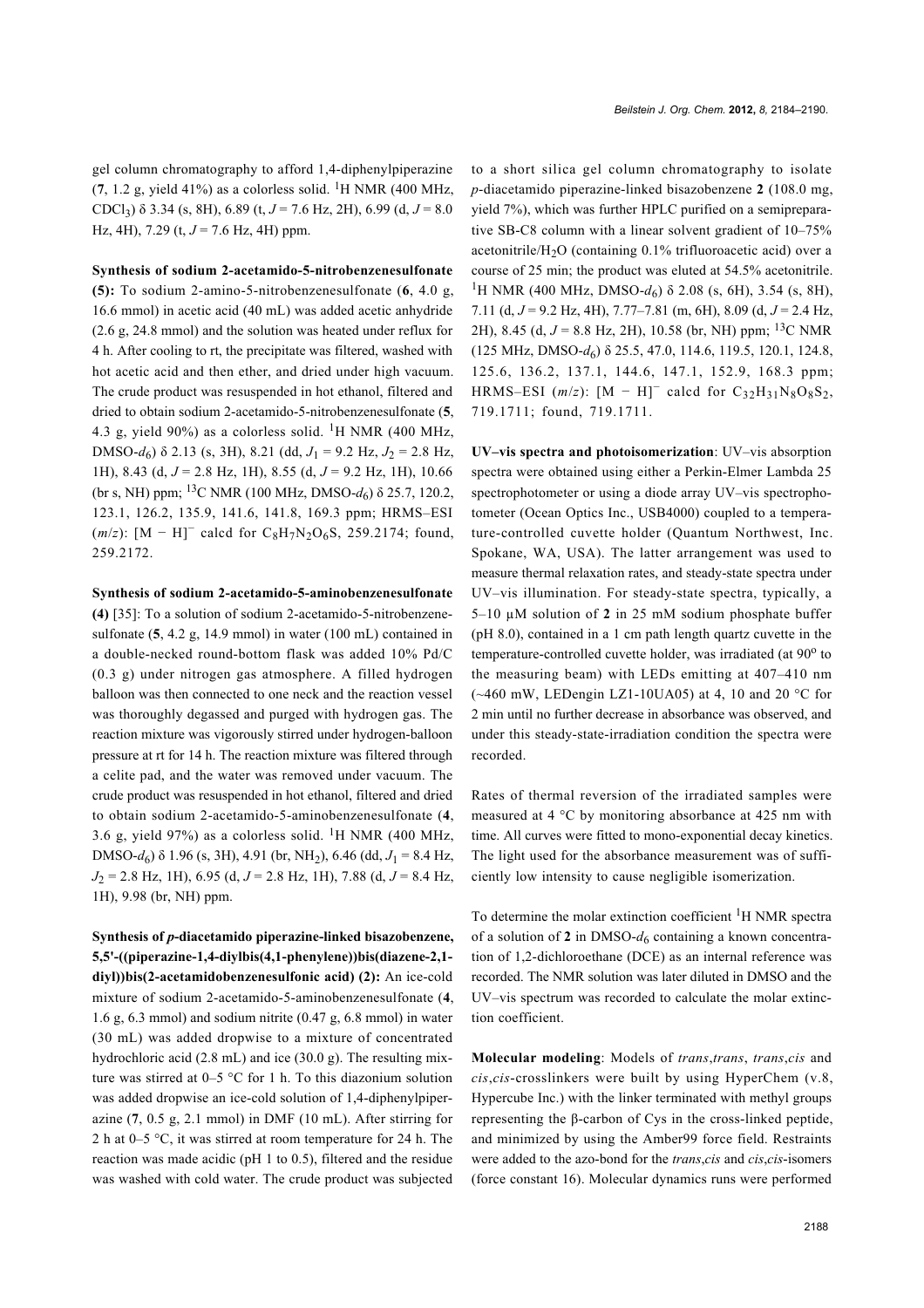in vacuo, essentially as described previously [36], with a distance-dependent dielectric constant, and 1–4 scale factors of 0.833 for electrostatic and 0.5 for van der Waals interactions, a step size of 1 fs and 300 K as the simulation temperature. Trajectories were analyzed to verify that numerous torsionangle changes occurred for all single bonds during the course of the simulation to ensure that conformational space was adequately sampled. Histograms of all points were then produced for the S–S distance during the full set of simulations for each isomer.

#### Supporting Information

Supporting Information File 1 NMR spectra for compounds **2**, **4**, **5** and **7**. [http://www.beilstein-journals.org/bjoc/content/ supplementary/1860-5397-8-246-S1.pdf]

### Acknowledgements

We are grateful to the Natural Science and Engineering Research Council of Canada for funding.

#### References

- 1. Pieroni, O.; Fissi, A.; Angelini, N.; Lenci, F. *Acc. Chem. Res.* **2001,** *34,* 9–17. doi:10.1021/ar990141+
- 2. Renner, C.; Moroder, L. *ChemBioChem* **2006,** *7,* 868–878. doi:10.1002/cbic.200500531
- 3. Zhang, F.; Zarrine-Afsar, A.; Al-Abdul-Wahid, M. S.; Prosser, R. S.; Davidson, A. R.; Woolley, G. A. *J. Am. Chem. Soc.* **2009,** *131,* 2283–2289. doi:10.1021/ja807938v
- 4. Beharry, A. A.; Woolley, G. A. *Chem. Soc. Rev.* **2011,** *40,* 4422–4437. doi:10.1039/c1cs15023e
- 5. Woolley, G. A. *Acc. Chem. Res.* **2005,** *38,* 486–493. doi:10.1021/ar040091v
- 6. Beharry, A. A.; Chen, T.; Al-Abdul-Wahid, M. S.; Samanta, S.; Davidov, K.; Sadovski, O.; Ali, A. M.; Chen, S. B.; Prosser, R. S.; Chan, H. S.; Woolley, G. A. *Biochemistry* **2012,** *51,* 6421–6431. doi:10.1021/bi300685a
- 7. Zhang, F.; Timm, K. A.; Arndt, K. M.; Woolley, G. A. *Angew. Chem., Int. Ed.* **2010,** *49,* 3943–3946. doi:10.1002/anie.201000909
- 8. Woolley, G. A.; Jaikaran, A. S.; Berezovski, M.; Calarco, J. P.; Krylov, S. N.; Smart, O. S.; Kumita, J. R. *Biochemistry* **2006,** *45,* 6075–6084. doi:10.1021/bi060142r
- 9. Guerrero, L.; Smart, O. S.; Woolley, G. A.; Allemann, R. K. *J. Am. Chem. Soc.* **2005,** *127,* 15624–15629. doi:10.1021/ja0550428
- 10. Guerrero, L.; Smart, O. S.; Weston, C. J.; Burns, D. C.; Woolley, G. A.; Allemann, R. K. *Angew. Chem., Int. Ed.* **2005,** *44,* 7778–7782. doi:10.1002/anie.200502666
- 11. Kneissl, S.; Loveridge, E. J.; Williams, C.; Crump, M. P.; Allemann, R. K. *ChemBioChem* **2008,** *9,* 3046–3054. doi:10.1002/cbic.200800502
- 12. Mart, R. J.; Wysoczański, P.; Kneissl, S.; Ricci, A.; Brancale, A.; Allemann, R. K. *ChemBioChem* **2012,** *13,* 515–519. doi:10.1002/cbic.201100800
- 13. Bose, M.; Groff, D.; Xie, J.; Brustad, E.; Schultz, P. G. *J. Am. Chem. Soc.* **2006,** *128,* 388–389. doi:10.1021/ja055467u
- 14. Hien, L. T.; Schierling, B.; Ryazanova, A. Yu.; Zatsepin, T. S.; Volkov, E. M.; Kubareva, E. A.; Velichko, T. I.; Pingoud, A.; Oretskaya, T. S. *Russ. J. Bioorg. Chem.* **2009,** *35,* 549–555. doi:10.1134/S1068162009050033
- 15. Muranaka, N.; Hohsaka, T.; Sisido, M. *FEBS Lett.* **2002,** *510,* 10–12. doi:10.1016/S0014-5793(01)03211-2
- 16. Nakayama, K.; Endo, M.; Majima, T. *Chem. Commun.* **2004,** 2386–2387. doi:10.1039/b409844g
- 17. Schierling, B.; Noël, A.-J.; Wende, W.; Hien, L. T.; Volkov, E.; Kubareva, E.; Oretskaya, T.; Kokkinidis, M.; Römpp, A.; Spengler, B.; Pingoud, A. *Proc. Natl. Acad. Sci. U. S. A.* **2010,** *107,* 1361–1366. doi:10.1073/pnas.0909444107
- 18. Dohno, C.; Uno, S.-n.; Nakatani, K. *J. Am. Chem. Soc.* **2007,** *129,* 11898–11899. doi:10.1021/ja074325s
- 19. Liang, X.; Takenaka, N.; Nishioka, H.; Asanuma, H. *Chem.–Asian J.* **2008,** *3,* 553–560. doi:10.1002/asia.200700384
- 20. Liu, Y.; Sen, D. *J. Mol. Biol.* **2004,** *341,* 887–892. doi:10.1016/j.jmb.2004.06.060
- 21. Banghart, M.; Borges, K.; Isacoff, E.; Trauner, D.; Kramer, R. H. *Nat. Neurosci.* **2004,** *7,* 1381–1386. doi:10.1038/nn1356
- 22. Lien, L.; Jaikaran, D. C. J.; Zhang, Z.; Woolley, G. A. *J. Am. Chem. Soc.* **1996,** *118,* 12222–12223. doi:10.1021/ja962217s
- 23. Volgraf, M.; Gorostiza, P.; Numano, R.; Kramer, R. H.; Isacoff, E. Y.; Trauner, D. *Nat. Chem. Biol.* **2006,** *2,* 47–52. doi:10.1038/nchembio756
- 24. Samanta, S.; Woolley, G. A. *ChemBioChem* **2011,** *12,* 1712–1723. doi:10.1002/cbic.201100204
- 25. Wang, L. V.; Wu, H.-i. *Biomedical optics: Principles and imaging;* Wiley & Sons, Inc.: Hoboken, New Jersey, 2007.
- 26. Lin, M. Z.; McKeown, M. R.; Ng, H.-L.; Aguilera, T. A.; Shaner, N. C.; Campbell, R. E.; Adams, S. R.; Gross, L. A.; Ma, W.; Alber, T.; Tsien, R. Y. *Chem. Biol.* **2009,** *16,* 1169–1179. doi:10.1016/j.chembiol.2009.10.009
- 27. Sanchez, A. M.; Barra, M.; de Rossi, R. H. *J. Org. Chem.* **1999,** *64,* 1604–1609. doi:10.1021/jo982069j
- 28. Sadovski, O.; Beharry, A. A.; Zhang, F.; Woolley, G. A. *Angew. Chem., Int. Ed.* **2009,** *48,* 1484–1486. doi:10.1002/anie.200805013
- 29. Hrozhyk, U. A.; Serak, S. V.; Tabiryan, N. V.; White, T. J.; Bunning, T. J. *Opt. Mater. Express* **2011,** *1,* 943–952. doi:10.1364/OME.1.000943
- 30. Garcia-Amorós, J.; Nonell, S.; Velasco, D. *Chem. Commun.* **2011,** *47,* 4022–4024. doi:10.1039/c1cc10302d
- 31. Yu, Z.; Hecht, S. *Angew. Chem., Int. Ed.* **2011,** *50,* 1640–1643. doi:10.1002/anie.201006084
- 32. Khan, A.; Hecht, S. *Chem.–Eur. J.* **2006,** *12,* 4764–4774. doi:10.1002/chem.200501564
- 33. Khan, A.; Kaiser, C.; Hecht, S. *Angew. Chem., Int. Ed.* **2006,** *45,* 1878–1881. doi:10.1002/anie.200503849
- 34. Barker, T. J.; Jarvo, E. R. *J. Am. Chem. Soc.* **2009,** *131,* 15598–15599. doi:10.1021/ja907038b
- 35. Zhang, Z.; Burns, D. C.; Kumita, J. R.; Smart, O. S.; Woolley, G. A. *Bioconjugate Chem.* **2003,** *14,* 824–829. doi:10.1021/bc0340161
- 36. Chi, L.; Sadovski, O.; Woolley, G. A. *Bioconjugate Chem.* **2006,** *17,* 670–676. doi:10.1021/bc050363u